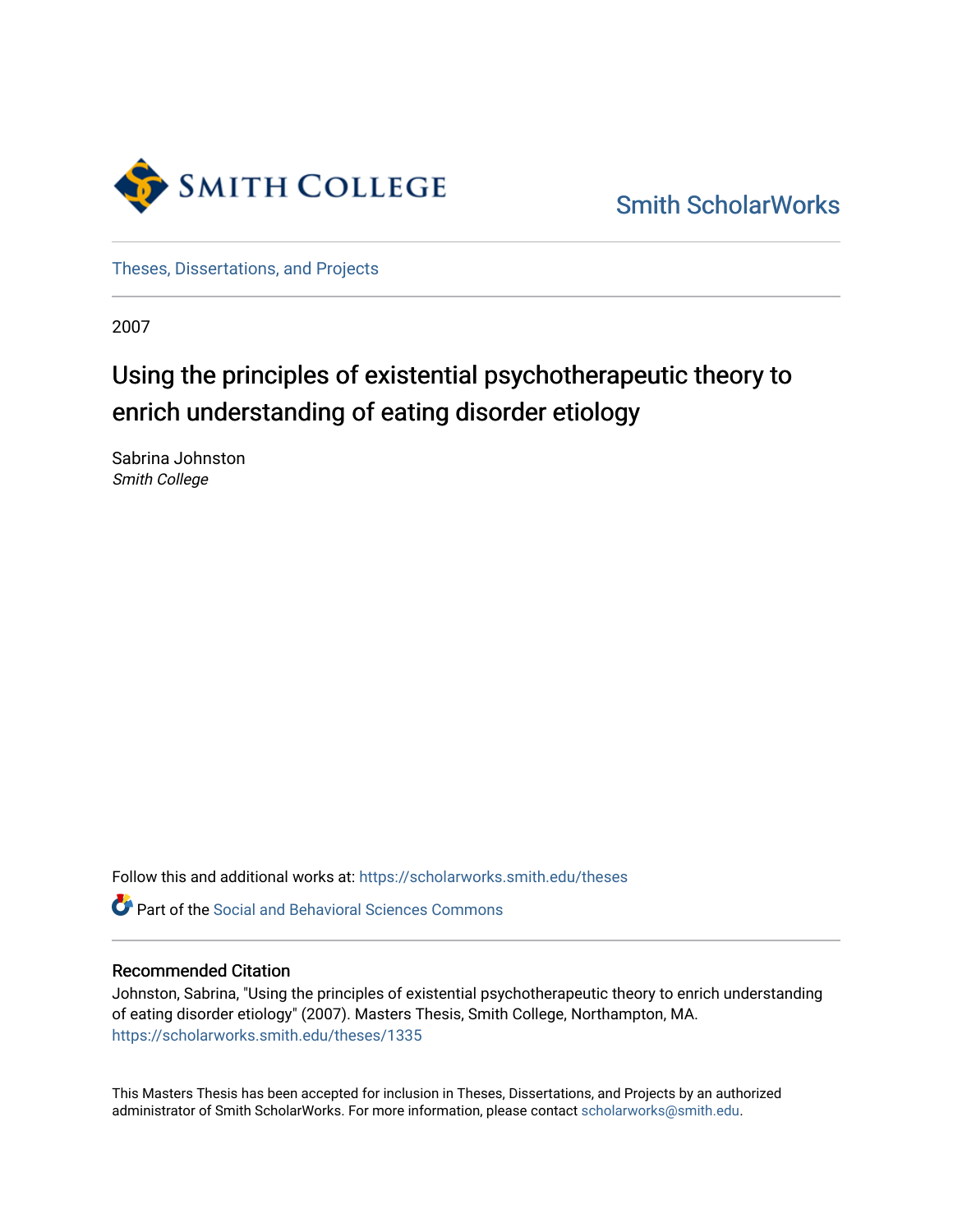# USING THE PRINCIPLES OF EXISTENTIAL PSYCHOTHERAPEUTIC THEORY TO ENRICH UNDERSTANDING OF EATING DISORDER ETIOLOGY: A THEORETICAL STUDY

A project based upon an independent investigation, submitted in partial fulfillment of the requirements for the degree of Master of Social Work.

Sabrina Rose Johnston

Smith College School for Social Work Northampton, Massachusetts 01063

2007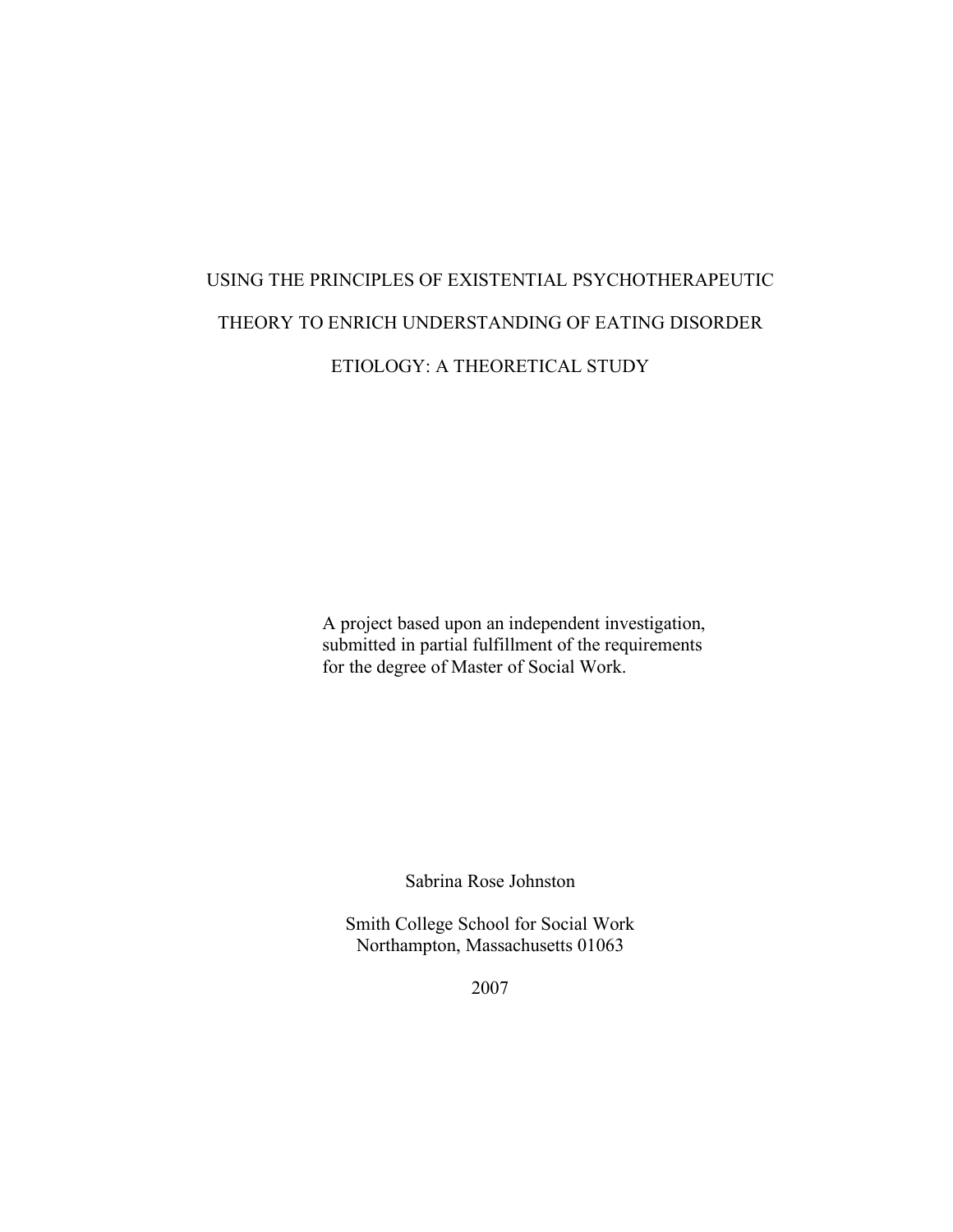### ACKNOWLEDGMENTS

This thesis could not have been accomplished without the assistance of many people whose contributions are gratefully acknowledged.

In particular I wish to thank my research advisor, Dr. Joseph Smith, for his insightful help; my therapist, Barbara Lantz, for helping me believe in myself; my fiancé, Harold Mills, for his unending patience and steady support; and my son, Dylan Johnston-Jordan, for his maturity in handling life with a graduate student for a mother.